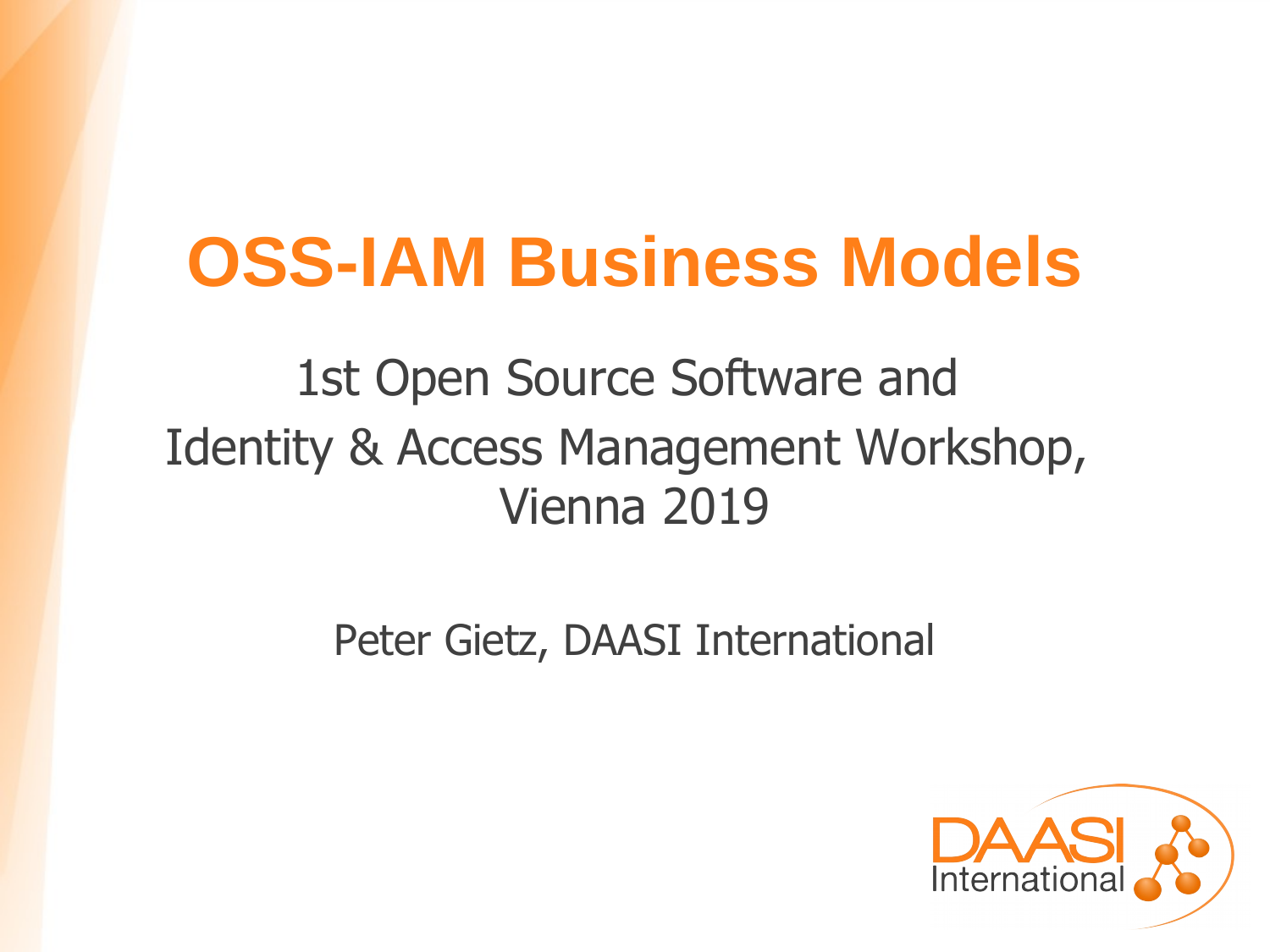# OSS IAM Business Models

- IAM is a continuously growing and changing market
- As in other fields, the percentage of OS projects will increase
- Most IAM-OSS companies are very small, some small, only very few big enough to fulfil a big project (> 250 person days)
- We need business models that allow for cooperation

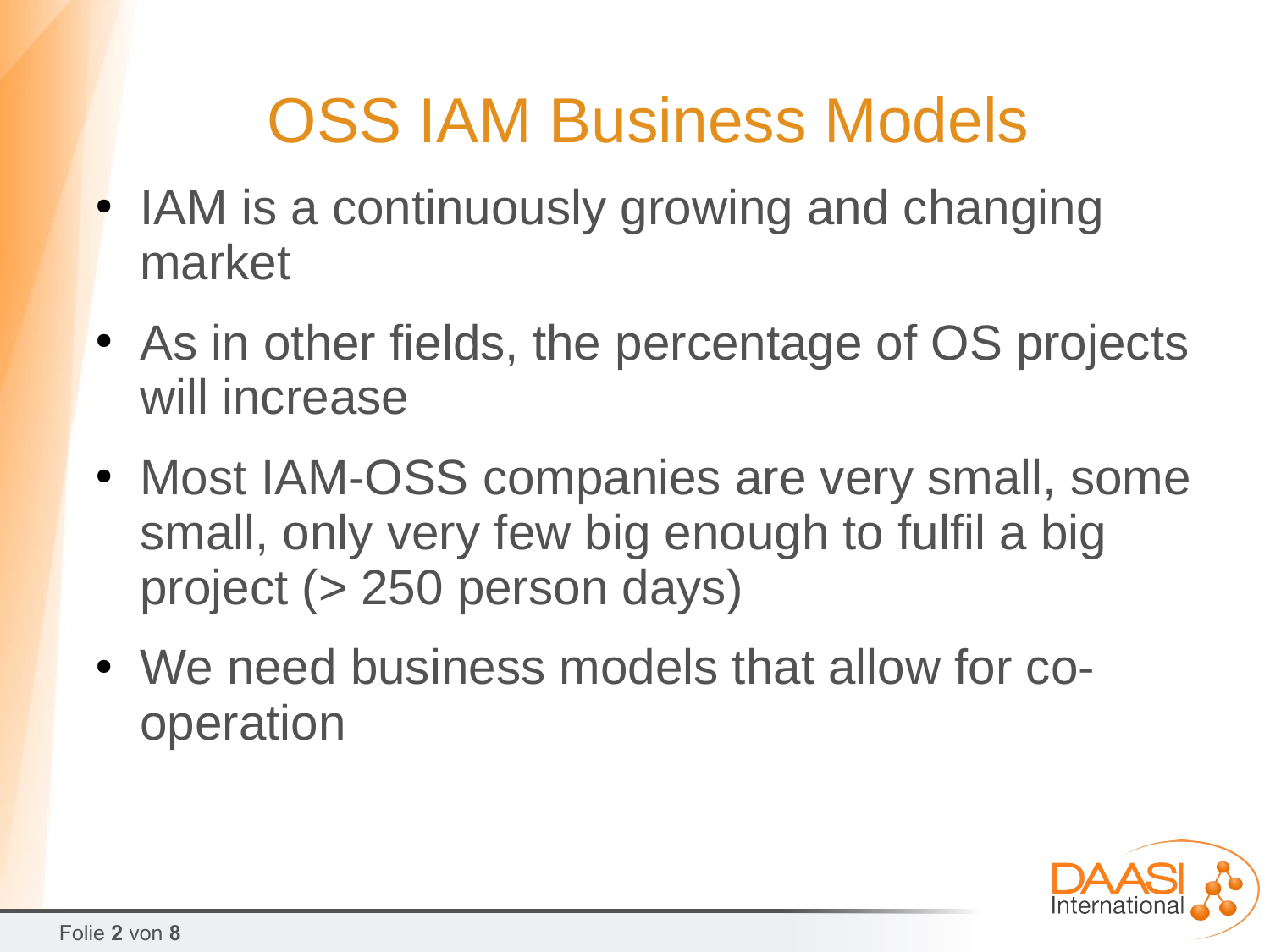# OSS IAM Business Models

- We have different roles in OSS IAM Community and companies take up one or more of these roles:
	- Software developer
	- Software integrator
	- Project manager
	- Managed Service operator
	- Marketing
	- Sales
	- Community building
- All these roles can have different business models
- The chance of an eco-system is that different roles can be taken by different companies in one project
- Beware: Customer very often wants one point of contact
- Also beware: not all roles make money

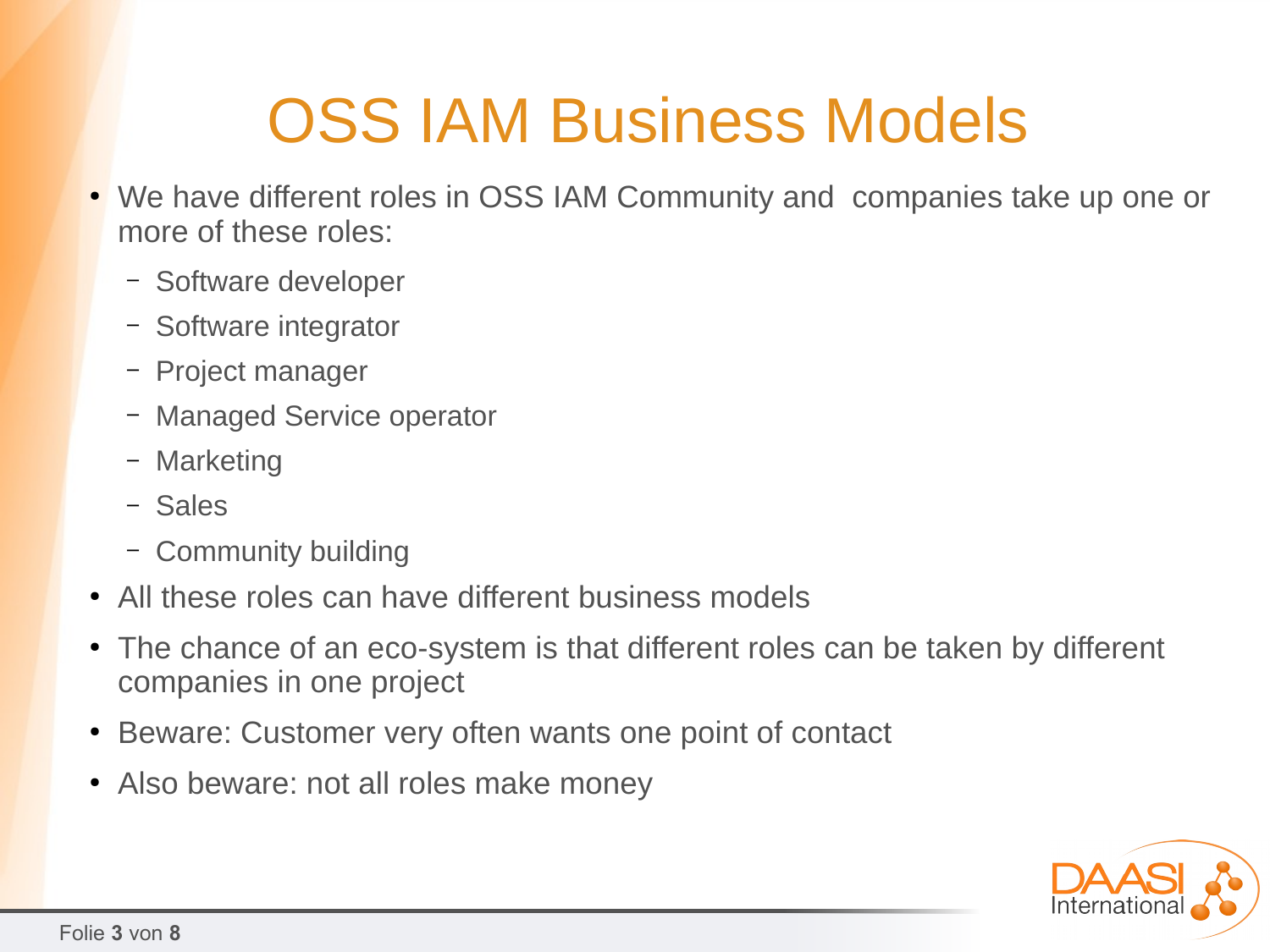### OSS IAM Business Models

- Customer often wants to buy in all roles, OS companies often only can perform a subset of the roles (because of lack of time or lack of expertise). Thus co-operations are needed.
- One possible co-operation could be:
	- Company 1 is software developer and makes marketing and community building
	- Company 2 as main point of contact does project management and software integration
	- Company 3 provides SaaS and operates and supports the service
- But also support could be devided, e.g., one company for each level

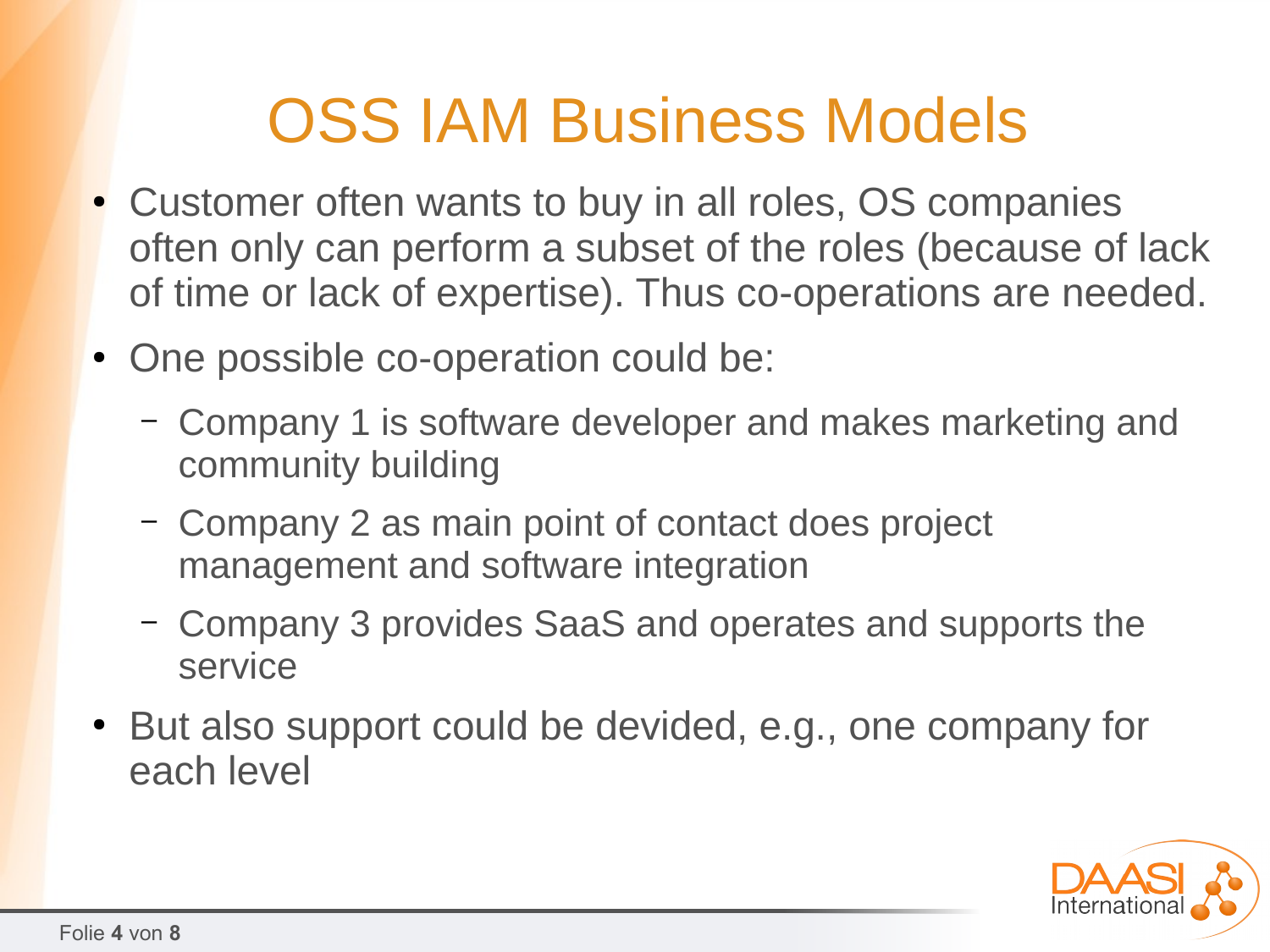# OSS IAM Cooperation Models

- Such co-operations need a lot of trust between the companies
	- We need a model that prevents that one company suffers from the errors of another company
- We also need interoperable business models
- And we IMHO also need to look different than closed source contracts
- And we should see that subscription fees etc. look very different to license fees

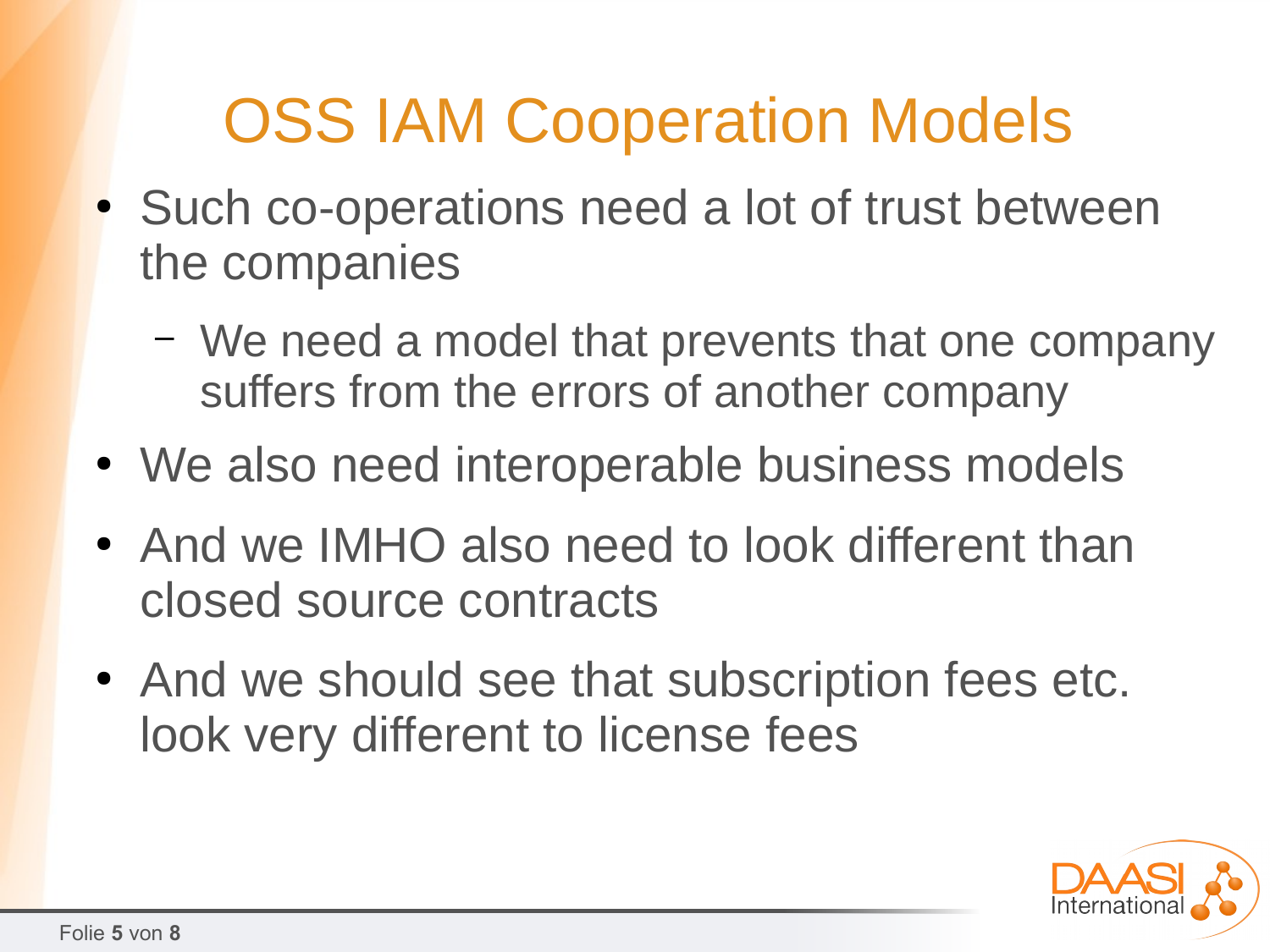#### Cost models

- Also cost models need to be interoperable, easy to mediate and reasonable
- Different options for "subscription fees":
	- Price per entity \* number of connectors and if more than X entities price per server instance :-(
	- Price per FTEs of the customer :-)
	- Price per user per month :-|
	- Price per documented helpdesk hours :-|
	- Or a simple but smart combination of these
- Models must take into account that some work is not paid by the customer (e.g. Marketing)

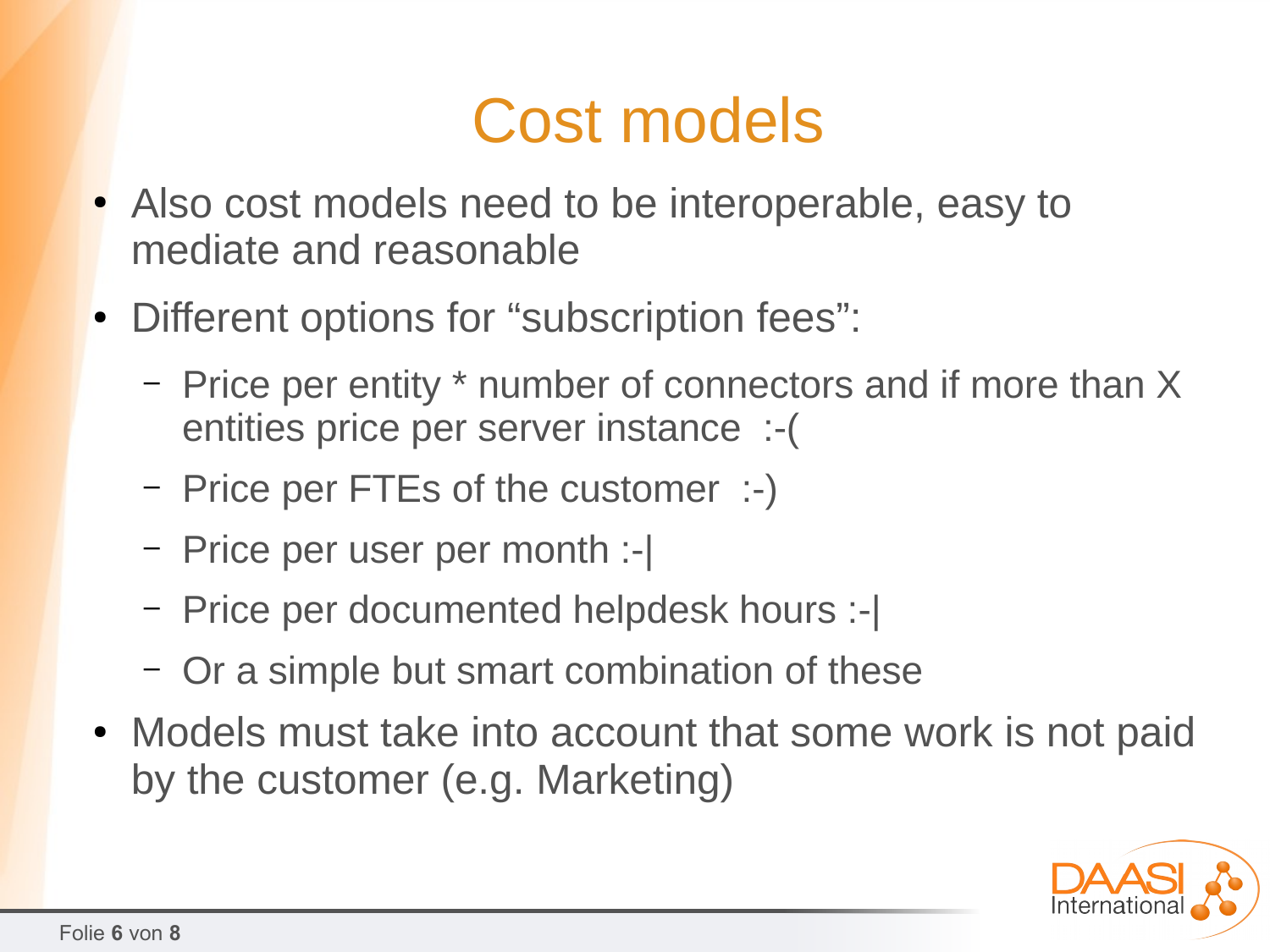### So let's discuss

- Interoperable Customer Contract options
- Interoperable Business models
- Trust establishing inter-company contracts
- Cost models